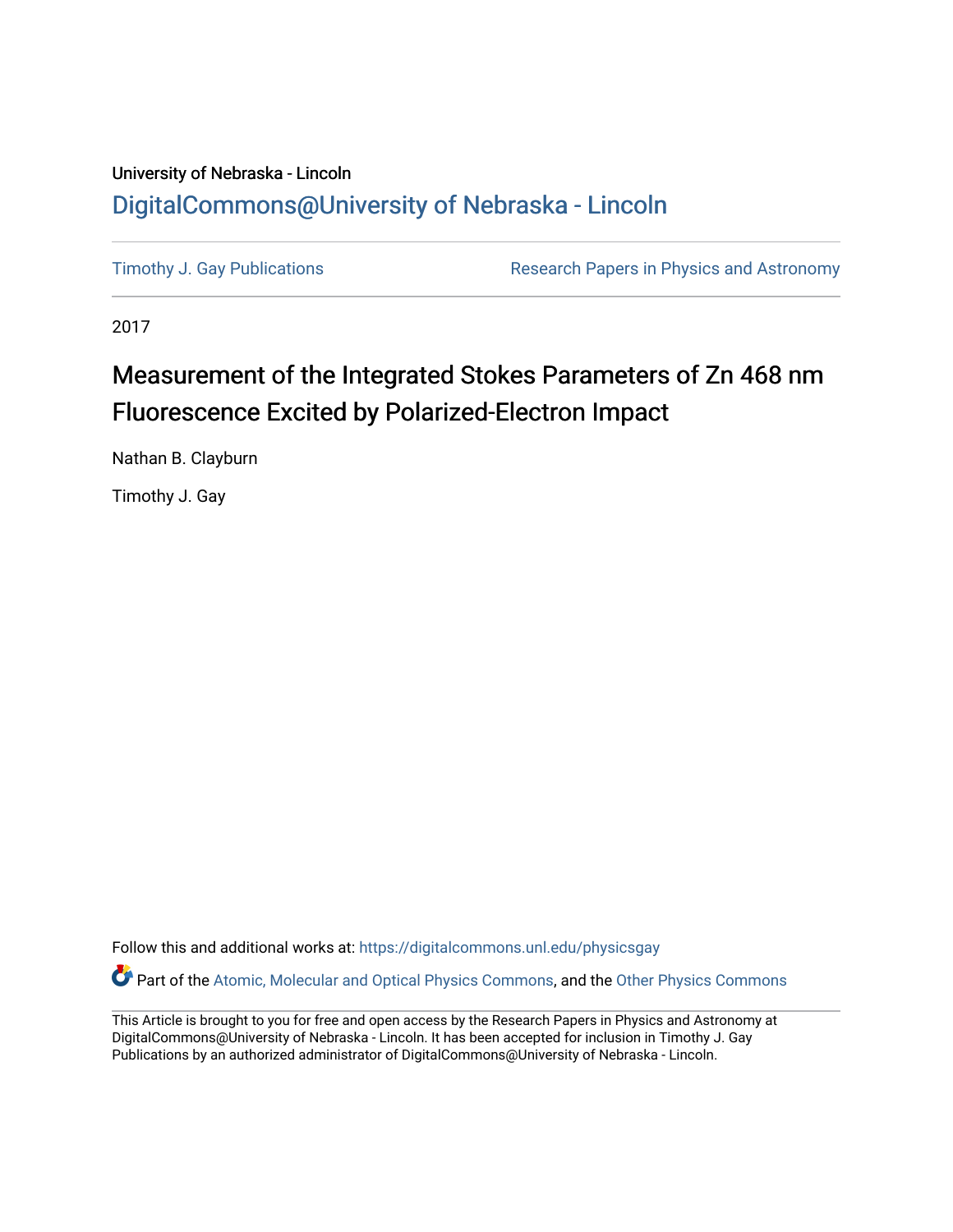### **PAPER • OPEN ACCESS**

# Measurement of the Integrated Stokes Parameters of Zn 468 nm Fluorescence Excited by Polarized-Electron Impact

To cite this article: N. B Clayburn and T. J Gay 2017 J. Phys.: Conf. Ser. **875** 012018

View the [article online](https://doi.org/10.1088/1742-6596/875/2/012018) for updates and enhancements.

### Related content

- [Measurement of the Integrated Stokes](http://iopscience.iop.org/article/10.1088/1742-6596/875/6/052024) [Parameters for Zn 468 nm Florescence](http://iopscience.iop.org/article/10.1088/1742-6596/875/6/052024) **[Excited by Polarized-Electron Impact](http://iopscience.iop.org/article/10.1088/1742-6596/875/6/052024)** N. B. Clayburn and T. J. Gay
- [Polarization modulation in Young's](http://iopscience.iop.org/article/10.1088/1742-6596/139/1/012025) [interference experiment](http://iopscience.iop.org/article/10.1088/1742-6596/139/1/012025) Jani Tervo
- [Measurement of Integrated Stokes](http://iopscience.iop.org/article/10.1088/0256-307X/22/9/031)<br>[Parameters for He 3](http://iopscience.iop.org/article/10.1088/0256-307X/22/9/031)<sup>[3](http://iopscience.iop.org/article/10.1088/0256-307X/22/9/031)</sup>P [State Excited by](http://iopscience.iop.org/article/10.1088/0256-307X/22/9/031) [Spin-Polarized Electrons](http://iopscience.iop.org/article/10.1088/0256-307X/22/9/031) Ding Hai-Bing, Pang Wen-Ning, Liu Yi-Bao et al.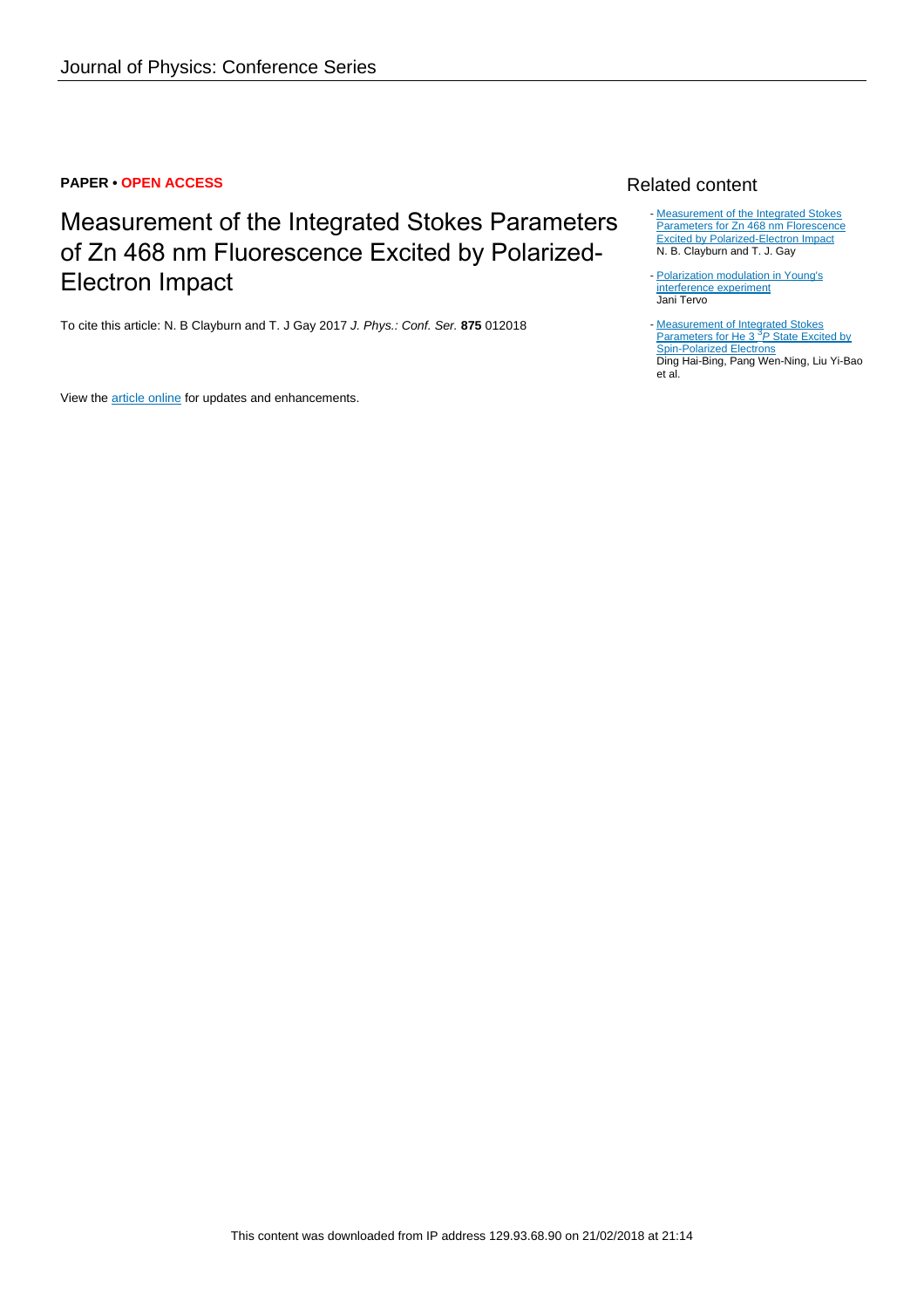**1234567890** IOP Conf. Series: Journal of Physics: Conf. Series **875** (2017) 012018 doi :10.1088/1742-6596/875/2/012018

### **Measurement of the Integrated Stokes Parameters of Zn 468 nm Fluorescence Excited by Polarized-Electron Impact**

#### **N. B Clayburn and T. J Gay**

Jorgensen Hall, University of Nebraska, Lincoln, NE 68588-0299 USA

**Abstract**. The integrated Stokes parameters  $P_1$ ,  $P_2$ , and  $P_3$  of Zn ( $4^3P_{0,1} - 5^3S_1$ ) fluorescence resulting from transversely-spin-polarized electron impact excitation of the Zn  $(4s5s)5<sup>3</sup>S<sub>1</sub>$  state have been measured. This work was motivated by similar studies reported several years ago, in which non-zero values of the integrated Stokes parameter  $P_2$  between the threshold for the  $(4s5s)5<sup>3</sup>S<sub>1</sub>$  excitation and the first cascading  $(4s5p)5<sup>3</sup>P<sub>J</sub>$  threshold were measured. We observe optical excitation functions in agreement with previous experimental and theoretical results, but find integrated P2 Stokes parameter values which are consistent with zero and inconsistent with those measured previously.

#### **1. Introduction**

In 2011, a group at the University of Western Australia (UWA) published a remarkable paper [1]. It described a measurement of non-zero values of the  $P_2$  "integrated Stokes parameter" for light emitted after near-threshold excitation by transversely-polarized electrons in the reaction:  $e^+ Zn(3d^{10}4s^2)4^1S_0$  $\rightarrow$   $(3d^{10}4s5s)5^3S_1 \rightarrow (3d^{10}4s4p)4^3P_{0,1,2} + \gamma$ . This result is fundamentally at odds with established theory [1-4]. We describe here experiments conducted to confirm or refute that result.

The term "integrated" when used to refer to Stokes parameters means that the scattered electrons are not detected. In our experiment, a polarized electron beam is crossed with an atomic Zn target beam. We define the electron direction of travel to be along the z-axis with a polarization vector  $\vec{P}$ parallel to the y-axis. Emitted photons are then observed along the y-axis. In general, the light emitted by an atom after excitation by electron impact in such an experiment is elliptically polarized. The size, shape, orientation, and the direction of rotation of the ellipse can be described by the three relative Stokes parameters  $P_1$ ,  $P_2$ , and  $P_3$  [5].

#### **2. Theory**

Collisions of this kind were the subject of a paper by Bartschat and Blum in 1982 [2]. From symmetry arguments and the properties of Wigner 9-j coefficients, they concluded that a non-vanishing value of  $P_2$  can only be observed if spin-orbit effects during the collision are significant. This can be the case if either (i) the excited target is not well L-S coupled or (ii) the continuum electron experiences sufficiently strong spin-orbit forces that its spin undergoes precession during the collision (i.e. Mott scattering). A non-zero measurement of  $P_2$  thus reveals very specific dynamical information about the spin-dependent coupling operative during the atomic collision.

The Zn  $(4s5s)5<sup>3</sup>S<sub>1</sub>$  state is known to be well-LS coupled [1,6] and Zn has a low enough Z that spinorbit forces are too small to cause significant continuum-electron spin precession. All state-of-the-art theoretical calculations that have been brought to bear on this problem [1,3,4] have predicted  $P_2/P_e$  < 10<sup>-4</sup>, whereas Pravica *et al.* [1] measured  $P_2/P_e \approx 10^{-1}$ . (Here  $P_e$  is the incident electron spin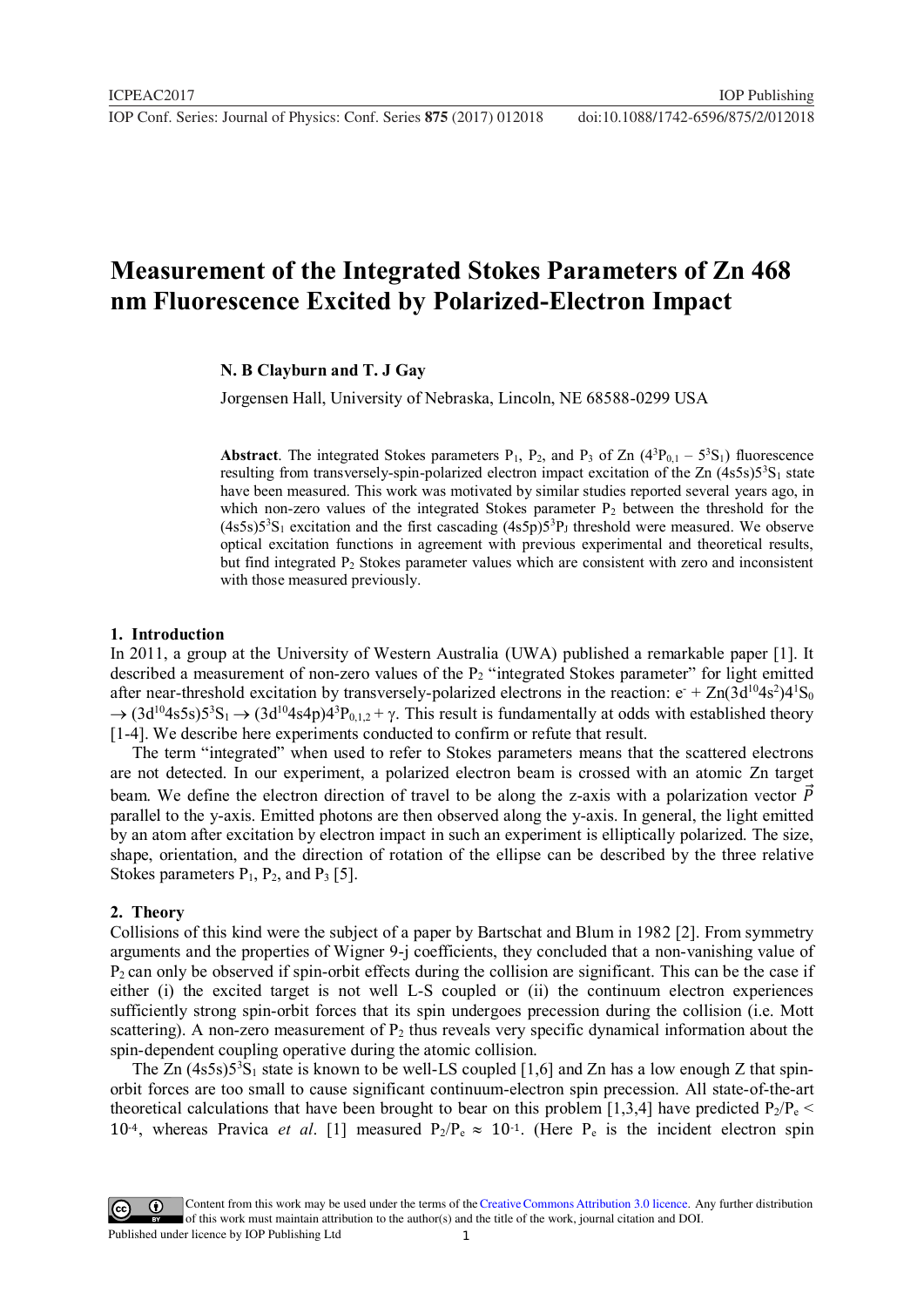polarization.) With regard to intermediate coupling, there could be admixtures from other configurations that could also result in J=1 excited states, e.g.  $(4s6s)^3S_1$ ,  $(4p^2)^3P_1$ ,  $(4p5p)^1P$  and  $(4s4d)^3D_1$ . However, the largest of these has a mixing coefficient with a magnitude of 0.00002 [1], so vanishing linear light polarizations  $P_1$  and  $P_2$  would still be expected [2].

It should be pointed out that there is another mechanism by which a non-zero  $P<sub>2</sub>$  is allowed. If a well-coupled L-S state becomes populated by decay of an intermediate non-well L-S coupled state such as a negative-ion resonance, a non-zero  $P_2$  can be measured. If the lifetime of this intermediate state is longer than the fine-structure relaxation time, then L and S may not be good quantum numbers in the protracted collision. Another mechanism which can cause  $|P_2| > 0$  is the excitation of a non-well-LS-coupled excited state above the level of interest that can subsequently decay into that level. Thus, the energy and energy-width of the incident electron beam must be well understood in measurements of this kind.

#### **3. Apparatus**

Our experimental apparatus consists of four major components: the polarized electron source chamber, the electron transport chamber, the zinc target chamber, and the optical polarimeter. The GaAs polarized electron source used in this experiment is a heavily modified version of that described in Ref. [7]. It produced beams of electrons with a polarization of  $0.25(1)$  and an energy FWHM,  $\Delta W$ , of ca. 300 meV. After initial extraction, electrons pass through an electrostatic 90° bender which converts the initially longitudinally-polarized beam into a transversely-polarized one. Electrostatic lenses then guide the electron beam from the source chamber to an intermediate differentially-pumped transport chamber, and ultimately to a target chamber which houses the Zn oven. A spin rotator in the transport section is used to rotate the electron spin in a plane perpendicular to the beam such that the light observed in the subsequent collisions is along the direction of the electron spin. The atomic Zn target was produced by a Zn oven and a heated effusive channel that directed the atomic beam at right angles to both the fluorescence observation direction and the electron beam axis.

The light polarization analysis system used in this experiment is comprised of a very thin BK7 glass window, a collection lens, a birefringent polymer retarder (ideally a quarter-wave retarder), a dichroic linear polarizer, an interference filter to select the fluorescent transition under study, and lenses to refocus the collimated light onto the photocathode of the photon-counting PMT (Hamamatsu R943-02). The lens and window elements of the optical train were tested for birefringence and exhibited none. The transition of interest was selected by one of two narrow-band interference filters with center wavelengths (and bandwidth values) of 468.1 nm (0.3 nm) and 472.3 nm (0.3 nm) for the Zn  $(4s4p)4<sup>3</sup>P<sub>0,1</sub> - (4s5s)5<sup>3</sup>S<sub>1</sub>$  transitions, respectively. The polarization of the transition to the  $(4s4p)4<sup>3</sup>P<sub>2</sub>$  state was not studied because it was expected to be a factor of six smaller in magnitude than that of the transition to the  $J = 0$  state [1].

Several possible sources of systematic error were investigated, including the effect of radiation trapping, beam-tuning-related issues, non-linearity of the photomultiplier tube, effects of exotic excimers, and the Hanle effect. These effects were found not to influence the measurement on the order of the statistical uncertainties. We carefully eliminated extraneous magnetic fields in the target volume which could cause significant Hanle rotation; the residual magnetic field in the target volume was less than 10<sup>-6</sup> T. The Zn density of this experiment was  $5\times10^{-5}$  Torr, as determined by comparing the observed intensity of Zn fluorescence to the theoretical Zn cross-sections of Ref. [8]. Radiation trapping was thus not a likely source of systematic error.

#### **4. Results**

Excitation function measurements of the transition to the  $4<sup>3</sup>P<sub>0</sub>$  state (468.1 nm) are shown in Fig. 1, as well as theoretical predictions of Napier *et al.* [8] and the previous experimental results of Kontrosh *et al.* [9] for the transition to the  $4^{3}P_{2}$  state (481.1 nm). These results have been normalized to the peak value of our data. The FWHM energy width,  $\Delta W$ , of Kontrosh *et al.*'s electron beam was 0.08-0.20 eV. The theoretical work of Napier *et al.* was convoluted with an assumed  $\Delta W = 0.25$  eV. Our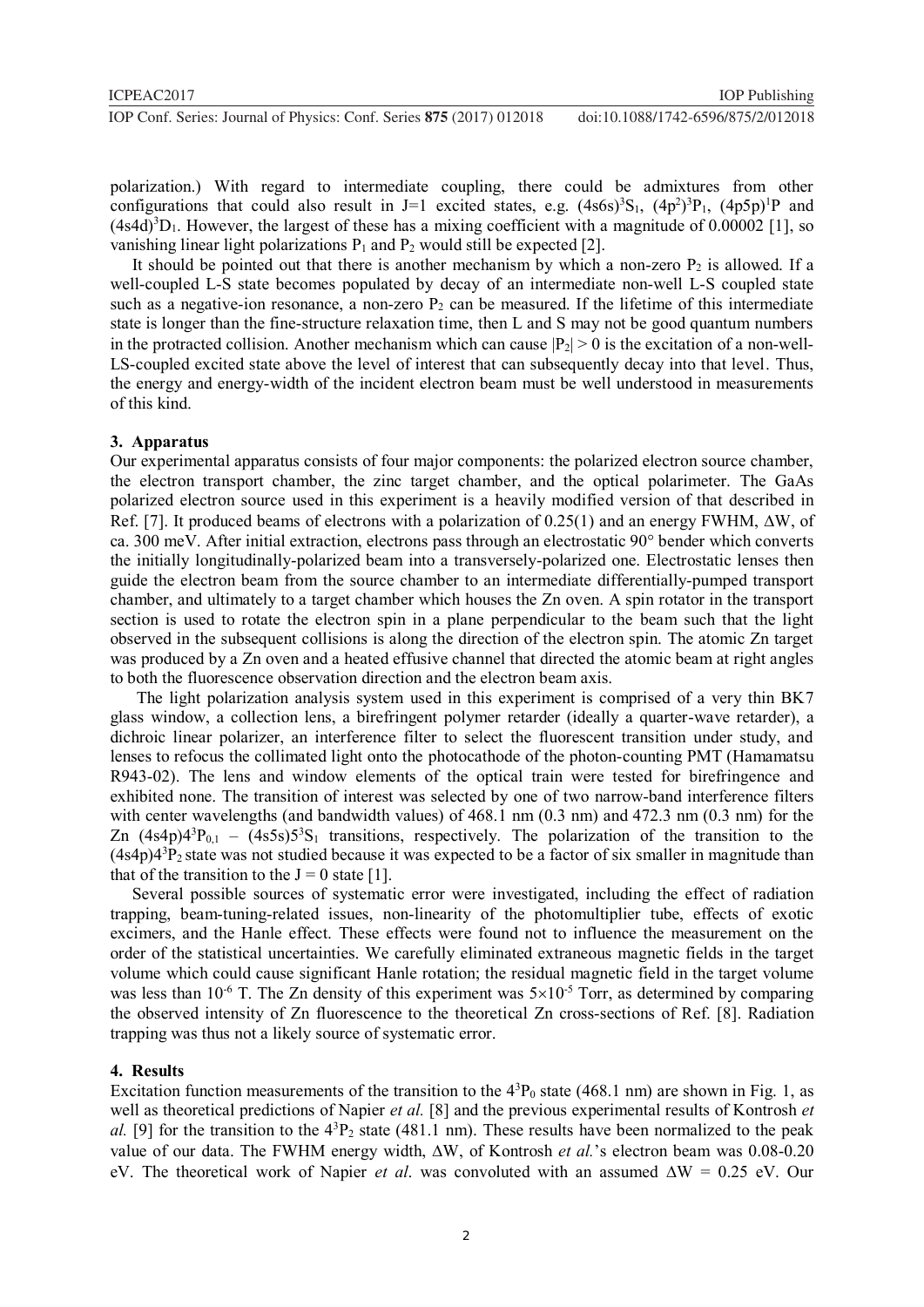excitation function measurements are in qualitative agreement with the theoretical predictions of Napier *et al*., and have the same threshold energy value as that of Kontrosh *et al.* due to a lack of noticeable contact potential effects. However, we observe the peak of the excitation function at a somewhat higher energy. We attribute our failure to observe a secondary maximum at  $\sim 0.5$  eV above threshold to our poorer experimental energy resolution.



Figure 1. Excitation function measurements at 468.1 nm for the transition to the  $Zn \frac{4^3P_0}{2^n}$ state (squares) and theoretical (line) and experimental (circles) excitation function curves at 481.1 nm for the transition to the  $Zn \, 4^3P_2$  state of Refs. [8] and [9], respectively. The energy dependence of the optical excitation functions for the 468.1 nm and 481.1 nm transitions should be largely the same. The excitation function is used to determine the energy scale of subsequent Stokes parameter measurements.

The excitation function curves served to set the energy scale of subsequent Stokes measurements by determining the energy at which photons were first detected with statistical significance above background and setting that energy equal to the threshold energy of the excitation process. The error of the experimental data in Fig. 1 is given by the statistical counting error of each measurement. These data have been normalized to the incident electron beam current and corrected for the polarization dependence of the emitted radiation [10].

The Stokes parameter measurements (Fig. 2) have been corrected for the effects of both an imperfect-polarizer and a non-quarter-wave retarder, as well as for hyperfine depolarization. They have not been corrected for either the effects of the finite photon collection angle or finite electron beam divergence because such effects are, again, quite small compared with the reported uncertainties. The value of the incident electron polarization,  $P_e = 0.25(1)$ , was determined by neon optical polarimetry. This value, but not its uncertainty, is folded into the  $P_2/P_e$  and  $P_3/P_e$  measurement uncertainties presented here.

For the transition to the  $4^{3}P_0$  state (468.1 nm), Pravica *et al.* and this work report the same  $P_1$  and  $P_3/P_e$  values between the excitation threshold of the  $(4s5s)5^3S_1$  state (6.7 eV) and the excitation threshold energy of the first cascading state (7.6 eV). The theoretically-predicted values for  $P_1$  and  $P_3/P_e$  are in good agreement with these experimental results. However, our measured  $P_2/P_e$  values differ from the UWA result. Whereas Pravica *et al.* report a non-zero  $P_2/P_e$  for this energy range, we report  $P_2/P_e$  values which are consistent with zero and qualitatively inconsistent with their values. Our result is consistent with the theoretical predications of Refs. [1-4].

Integrated Stokes measurements of the transition to the Zn  $4^{3}P_{1}$  state (472.2 nm) at 7.2 eV follow a similar trend. The measured  $P_1$  and  $P_3/P_e$  values of both Pravica *et al.* and this work agree with the theoretically predicted values. However, our measured  $P_2/P_e$  value is consistent with zero and is inconsistent with that of Ref. 1, which is 4.9(7)%. Our integrated Stokes measurements with an unpolarized electron beam are also consistent with zero.